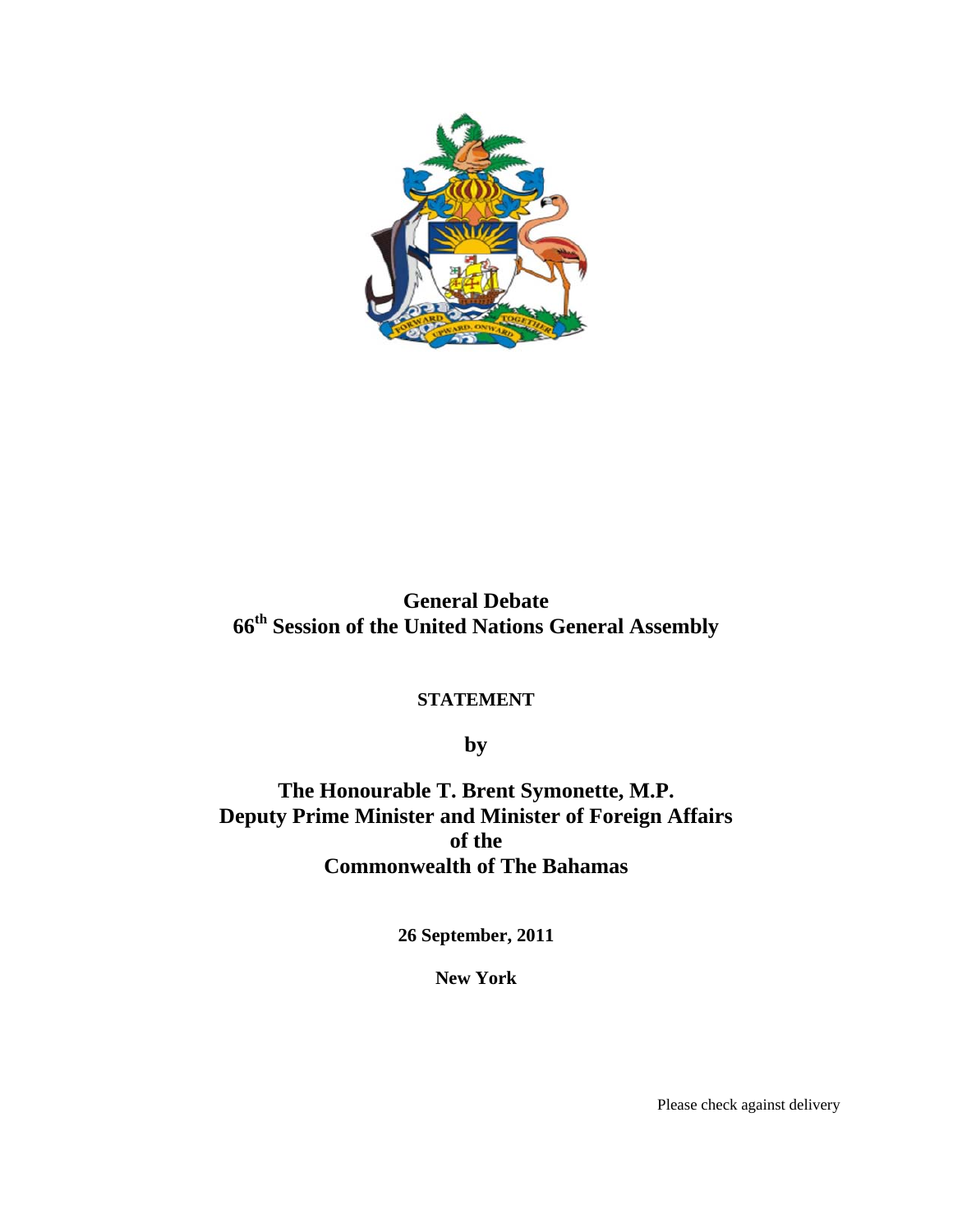#### Mr. President,

On behalf of the Government and People of the Commonwealth of The Bahamas, I congratulate you on your election to the Presidency of this sixty-sixth session of the United Nations General Assembly. I assure you of my delegation's full support and cooperation. I also extend sincere gratitude to your predecessor, Mr. Joseph Deiss, for his stewardship of this Assembly during the sixty-fifth session. I would also like to extend congratulations to Mr. Ban Ki-moon on his re-appointment as Secretary-General.

I take this opportunity to congratulate and welcome the Republic of South Sudan as the 193rd Member State of the UN and convey the best wishes of my Government and people for its peace and prosperity.

## Mr. President,

On behalf of the Government and People of the Commonwealth of The Bahamas, I wish to express regrets on the loss of lives and the tremendous and wide-ranging destruction caused by hurricanes and tropical storms during this summer season. The Bahamas, as well as a number of Caribbean islands and the East Coast of the United States have been particularly hard hit by Hurricane Irene. The devastation caused by each of these storms reinforces the need for global attention to the adverse impacts of climate change and natural disasters. The storms' trail of destruction which took lives, flattened homes and businesses, toppled trees and spread debris across roadways and bridges, and which in some cases, caused almost certain irreversible damage to coastal areas and eco-systems compels, we believe, the international community to take immediate measures to address climatic phenomena which cause such huge losses and which threaten so many countries.

# Mr. President,

For us, the increased frequency and intensity of natural disasters, including hurricanes, some due to the effects of climate change, are among the major challenges faced at the national level. Other environmental challenges, including waste and water resource management issues, together with economic and social challenges all constitute serious constraints for The Bahamas.

We are committed to mainstreaming sustainable development principles into our national development strategies. Progress is being made in key areas protecting our biodiversity and supporting the development of policies promoting renewable energy. We look forward to continuing to collaborate with international partners so as to achieve even greater success in the years ahead. In this vein, The Bahamas looks forward to next year's United Nations Conference on Sustainable Development or Rio+20. We fully expect that the Conference will take into account unmet needs in each of the three pillars of sustainable development, that is the economic, the social and the environmental.

# Mr. President,

We face an increasingly complex set of global challenges. This has given rise to an equally complex network of formal and informal global institutions and mechanisms designed to enhance collective action to address these challenges. Consequentially the question of international governance as it relates to the global agenda has become a pressing issue in recent years.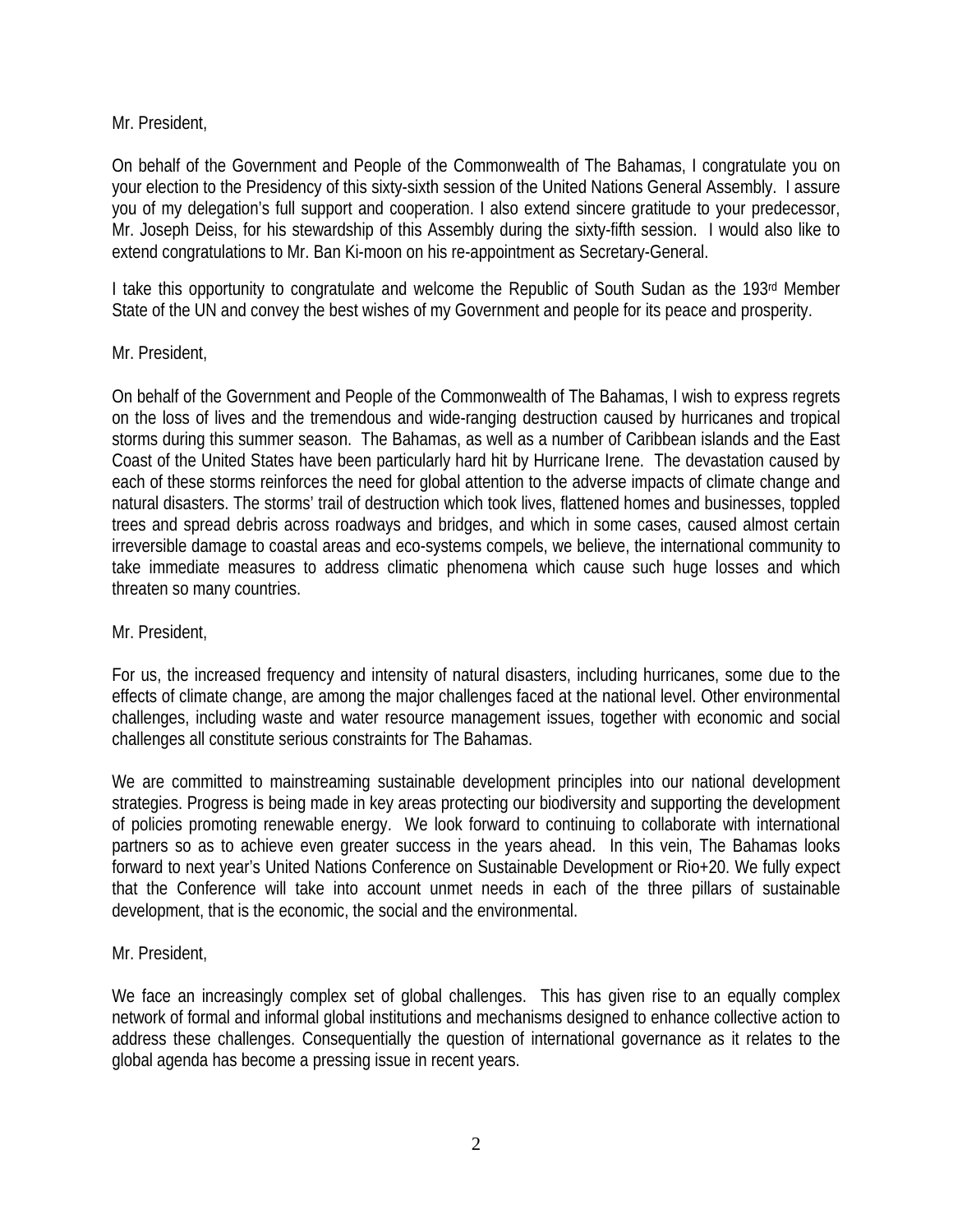The global economic crisis of the past three years has underscored the need for more effective global governance as has the long and sometimes controversial debate on reform of the UN Security Council. Arguably, at the heart of all these issues, particularly for small developing States like The Bahamas, is the need to ensure that our global systems are able to effectively respond to evolving global challenges, in an inclusive, participatory and transparent manner.

With respect to international economic governance, Mr. President, The Bahamas is acutely aware of the growing role of the G20 and the need to address how the Group would be better able to engage and consult a wider range of countries, as well as the United Nations as a whole, with a view to helping to translate G20 deliberations into effective actions on a global scale. Fortunately, the work of the Global Governance Group (3G) has been largely successful in this regard. Indeed, The Bahamas joined the 3G with the understanding that the United Nations has a central role in global economic governance, and that serious engagement with the G20 would allow for a clearer understanding of respective strengths and comparative advantages.

Mr. President,

Reform of the Security Council is no more a reality today than it was a year ago, or even ten years ago. This remains, however, an important goal as it stands as a harbinger of success for other equally pressing global governance activities that will inevitably affect each and every country regardless of its size, economic or political power. The aspirations of the marginalized for greater democratization, inclusiveness, representativeness, transparency and accountability are no less legitimate at the international level than they are at the national or local levels. If the Council is to fulfill its responsibility for international peace and security, it must reflect the geopolitical realities of our world in its composition, as well as in its modus operandi. The Bahamas therefore continues to support Security Council expansion in both categories and the reform of the body's working methods.

The Bahamas believes that the main strength of the United Nations is its inclusiveness, being perhaps the only global body with unquestioned legitimacy. Hence, we envision a greater role for the United Nations in a number of areas, not in order to duplicate work done elsewhere, but to ensure that there is a muchneeded development dimension in areas of critical importance to small developing countries, including international cooperation in tax matters.

The Bahamas, along with the rest of CARICOM, continues to seek the conversion of the Committee of Experts on International Cooperation on Tax Matters into an Intergovernmental Subsidiary body of the ECOSOC, the central goal being to give small developing countries an effective voice when issues of cooperation on tax matters are being decided by the international community. Likewise, we recommend a greater role for the United Nations in the areas of international financial regulation and credit rating systems.

#### Mr. President,

As regards to the global economic and financial crisis, it is important to note that many small middle-income and ostensibly high-income developing States like The Bahamas continue to grapple with lingering effects, including serious credit and employment challenges – challenges that persist owing mainly to varying levels of indebtedness; non-concessionary status with respect to access to resources of the International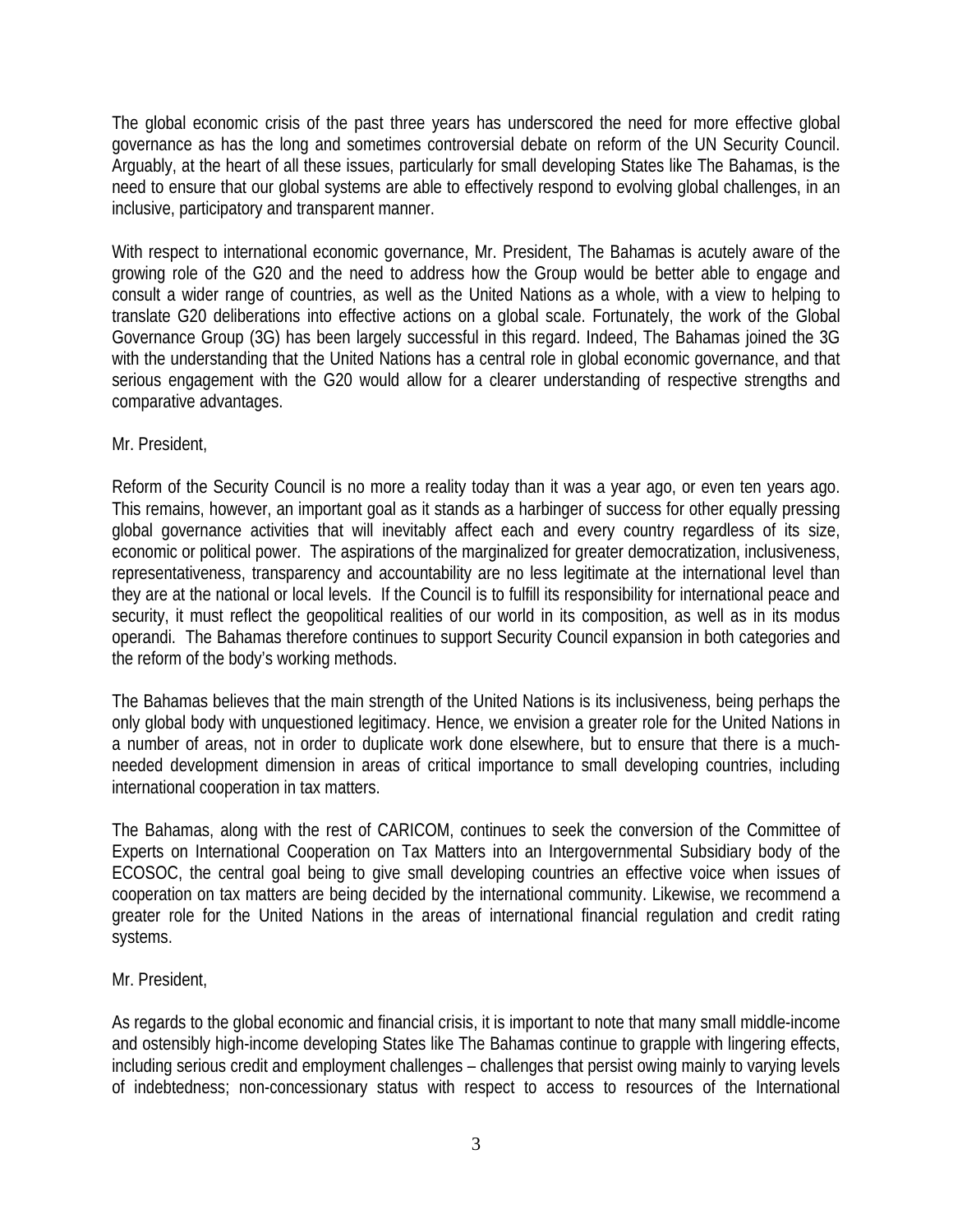Financial Institutions (IFIs); and an increasing rate of erosion of preferential access to the markets of major development partners.

The Bahamas continues to develop national initiatives to address these and other related issues. We have seen some success in maintaining a sustainable Government Debt to GDP ratio; implementing measures to provide relief and assistance to Bahamians; as well as efforts to modernise and expand our public infrastructure, and increase investment to our least developed islands.

These national efforts must be met with appropriate and urgent actions at the international level in order to effectively respond to these challenges, as well as to help sustain progress in achieving the internationally agreed development goals, including the Millennium Development Goals (MDGs). Such actions at the international level must include the provision of new and additional resources to assist developing countries, in particular the most vulnerable among us, as well as the development of necessary implementation mechanisms.

In this connection, The Bahamas wishes to underline the importance of implementing the Monterrey Consensus of the International Conference on Financing for Development. The Bahamas also wishes to highlight, in this regard, the critical role that a universal, rules-based, open, non-discriminatory and equitable multilateral trading system can play in stimulating economic growth and development in developing countries.

Mr. President,

Migration can and has been a positive force for development internationally. Indeed migrants have contributed to the development of The Bahamas in many respects, largely through contributions to education, health care, and to the development of the tourism and financial services sectors of our economy. Uncontrolled migration however, has also proved, and continues to be, a serious challenge to sustainable development.

In this context, The Bahamas welcomes increased dialogue on improving international cooperation with respect to international migration and development. We believe that proper cooperation can help to ensure that migration occurs through safe and regulated channels to the benefit of both the migrant and of receiving states like The Bahamas.

The Bahamas will continue to participate constructively in the process leading to the second High-level Dialogue on International Migration and Development to be held by the General Assembly in 2013, with a view to addressing these and other related issues so crucial to our development.

#### Mr. President

The Bahamas congratulates the people of one of our regional partners, Haiti, on the election and installation of its democratically elected President/Government. We are greatly heartened by the peaceful and successful manner in which the second round of elections was concluded in Haiti in March of this year, clearly indicating that country's adherence to democratic principles and procedures. Subsequently, President Michel Martelly was warmly welcomed to the CARICOM Heads of Government meeting that took place at the beginning of July.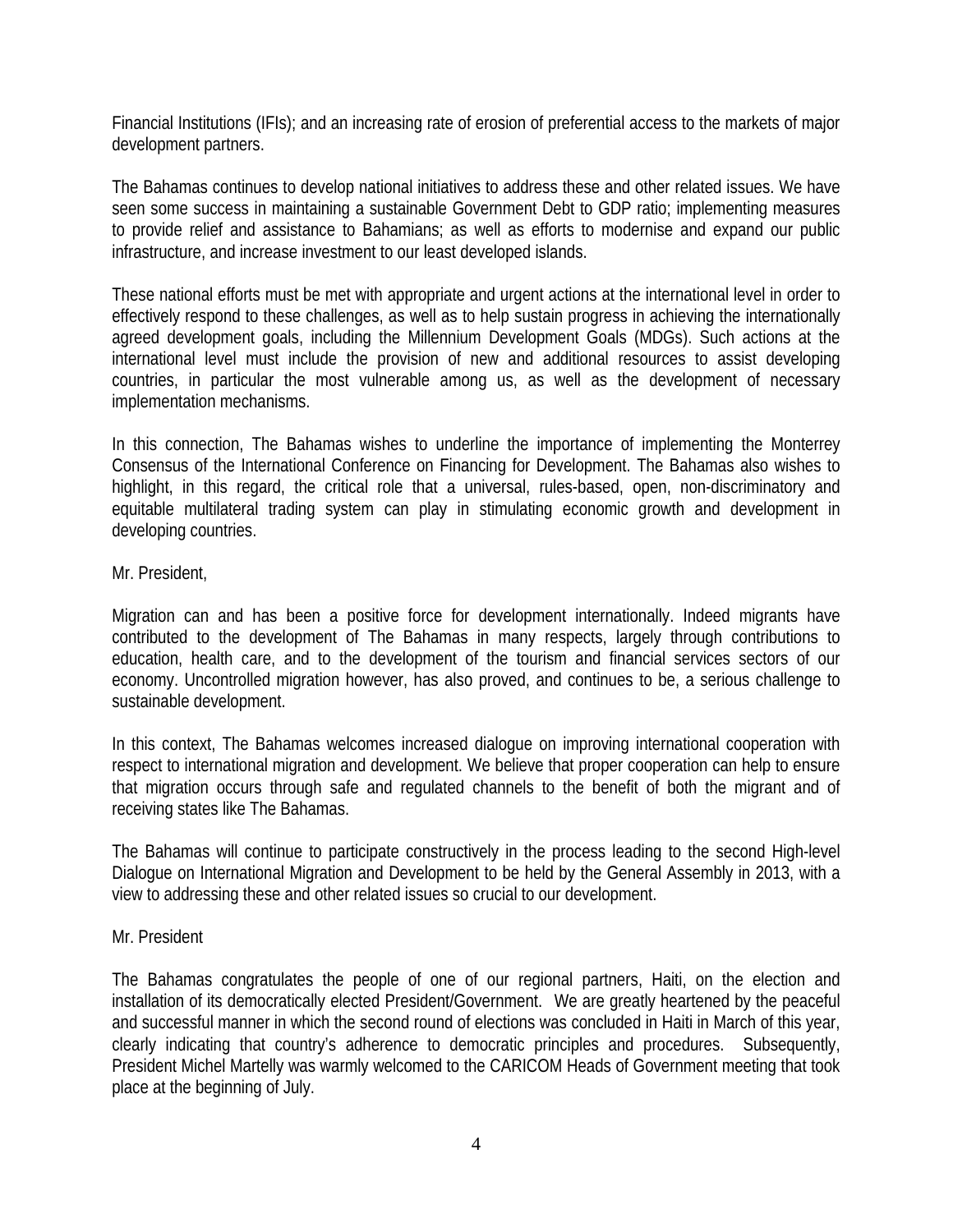Political stability is fundamental to the Haiti's economic and social development and we hope that issues delaying the appointment of a new Prime Minister will be resolved in the shortest time possible so that the Haitian people can continue to recover from last year's devastating earthquake and reconstruct their country with a view to its sustained and sustainable development.

#### Mr. President,

The Bahamas recognizes the importance of the activities of the Haitian Recovery Commission to the recovery of the Haitian people and hence calls for the timely appointment of its Director. Similarly, The Bahamas calls on the international community to be generous in contributing to the Haitian Recovery Fund (HRF) and very specifically we call on donor states to honour the pledges, some of which remain dishearteningly outstanding.

Finally, Mr. President, while my delegation continues to commend the work of the United Nations Stabilization Mission in Haiti (MINUSTAH), we feel strongly that members of that Mission must uphold the highest standards of conduct and any misconduct on their part must be rigorously investigated and appropriately addressed. Over the years, MINUSTAH has played a key role in helping to lay the foundation for long-term recovery and stability in Haiti, with its supporting activities for state institutions and the rehabilitation and training of the Haitian National Police and it would seem appropriate that, increasingly, MINUSTAH's role and functions should be a reflection of the country's development needs, as articulated by the Government there. The support and engagement of the international community in Haiti is as pressing and urgent as ever and the presence of MINUSTAH is an important factor in that regard, but it must be structured for greater relevance and efficacy in its undertakings.

#### Mr. President,

The issue of international peace and security remains a critical concern for this organization and the entire global community. The Bahamas unequivocally condemns terrorism in all its forms and manifestations and reiterates its commitment to the fight against terrorism. The terror attacks of September 11, the tenth anniversary of which was commemorated two weeks ago, like the heinous attacks in Mumbai, Norway and at the UN Headquarters in Nigeria demonstrate that our efforts thus far have proven insufficient; hence the urgency of our task. An important part of that task, we believe, must be a speedy conclusion to negotiations on a comprehensive International Convention for the Elimination of Terrorism.

The Bahamas, earlier this year, completed its one-year chairmanship of the Inter-American Committee against Terrorism (CICTE). We are pleased that regional and hemispheric cooperation in the fight against terrorism has assisted in strengthening and enhancing both our anti-terrorism technical training and capacity-building measures.

# Mr. President,

As an archipelago spanning more than 100,000 square miles, the porous borders of The Bahamas have, for many years, posed a challenge to national security and the rule of law. We are presently confronted by high levels of crime, too many of which involve the use of small arms and light weapons. We are not manufacturers of such weapons. We are keenly aware of the global threats posed by the illicit trade in small arms and light weapons, which is linked to other aspects of transnational organized crime, including illicit trafficking in drugs.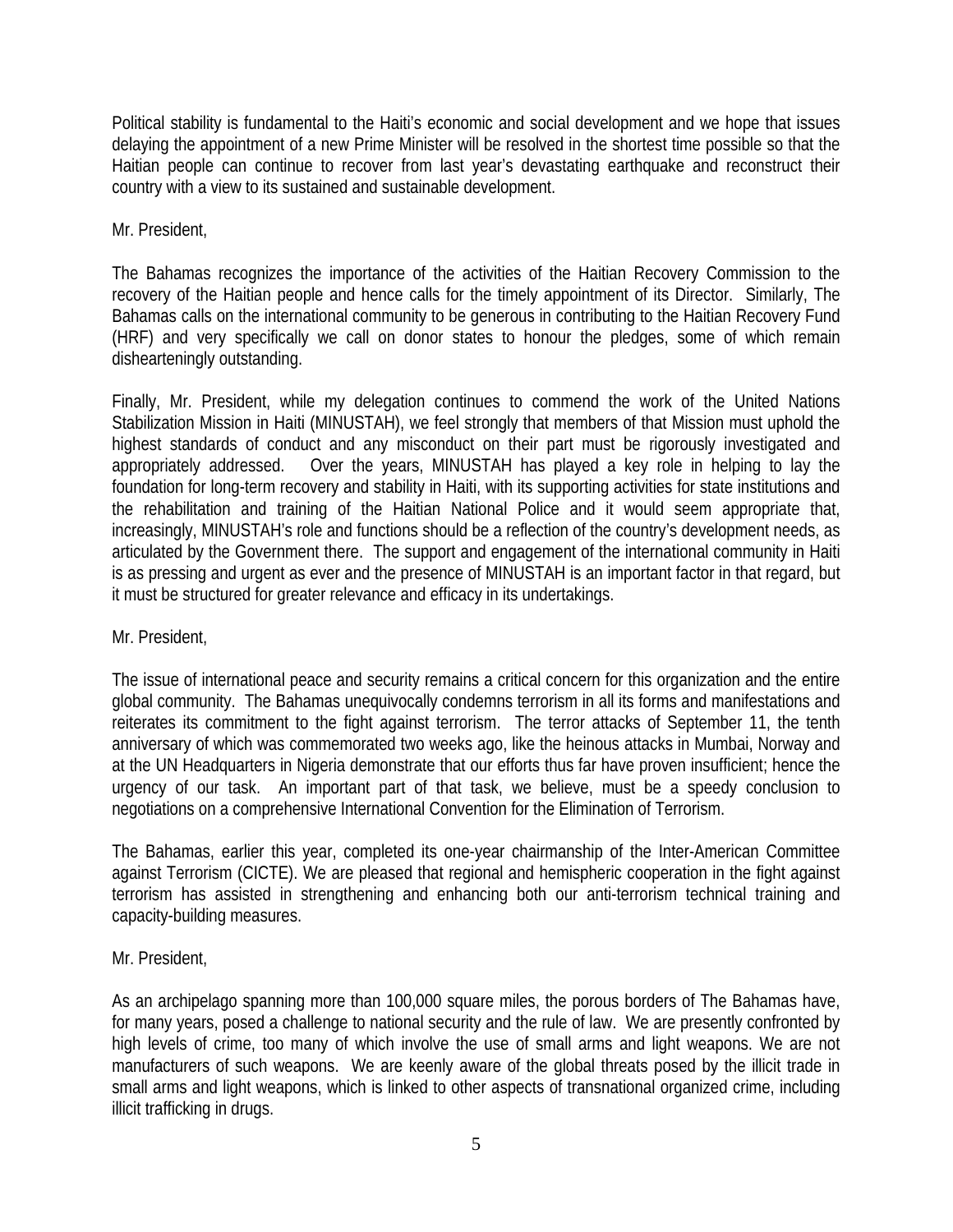The Bahamas, both nationally and internationally is acting so as to reduce the threats posed to our society by the criminal element. Nationally we are continuing a programme of reform of our criminal laws, modernizing and expanding our court system and strengthening targeted programmes to address social ills. Regionally, with sister member States of the Caribbean Community (CARICOM) we are undertaking a number of measures to combat the challenges posed by crime and violence through the region's crime and security framework.

Internationally, The Bahamas is committed to the implementation of the United Nations Programme of Action to Prevent, Combat and Eradicate the Illicit Trade in Small Arms and Light Weapons in All Its Aspects and to engaging fully in its ongoing processes. We look forward to the 2012 Review Conference on the Programme of Action and to a comprehensive discussion of the illicit trade in small arms and light weapons in all its aspects.

Mr. President,

The need to regulate the import, export and transfer of conventional arms is critical if we are to achieve some measure of peace and stability and reduce conflicts. The Bahamas is supportive of a strong, effective and non-discriminatory Arms Trade Treaty (ATT) and welcomes the inclusion of the category of small arms and light weapons and ammunition within the scope of a future ATT and we express the hope that the instrument would also provide for an effective implementation regime.

What is clearly evident is the need for an integrated, global response to supplement actions at the national, regional and sub-regional levels if we are to effectively prevent, combat and eradicate the illicit trade in small arms and light weapons and reduce the escalating violence and crime in our societies.

Mr. President,

My Government reaffirms its commitment to the 2001 and 2006 Declarations on HIV/AIDS. The Bahamas HIV/AIDS programme is now 25 years old and has had many successes. Last year, no child was born in The Bahamas infected with HIV and the AIDS mortality rate continues to decline since the introduction of universal access to antiretroviral therapies in 2001. I take this opportunity to thank our regional, hemispheric and international partners for their support. While we laud our achievements, we are also cognizant of the need to give greater priority to additional prevention endeavours.

My Government is now faced with challenges in the prevention and control of non-communicable diseases. The increasing threats posed by non-communicable diseases to small and vulnerable economies, like those of The Bahamas and the CARICOM sub-region, have severe socio-economic implications and have begun to derail our successes in achievement of the Millennium Development Goals (MDGs). As the Right Honourable Prime Minister of The Bahamas articulated in his national statement during last week's Highlevel Meeting on the Prevention and Control of Non-Communicable Diseases, the health and socioeconomic costs for the Government to treat NCDs are enormous.

Mr. President,

The Bahamas and its CARICOM sister countries welcome last week's high-level meeting and applaud the international community's attention to non-communicable diseases and their risk factors. My Government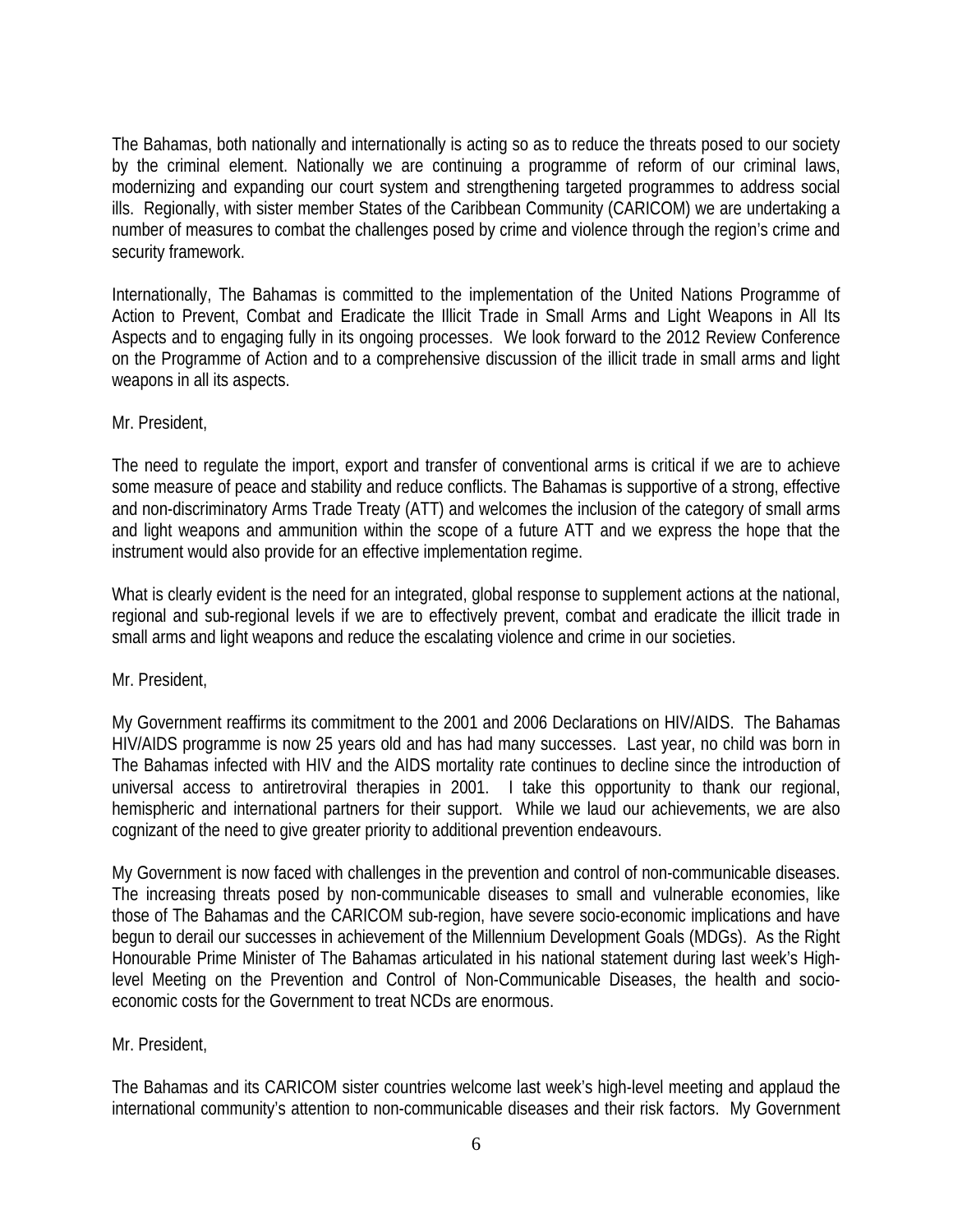is appreciative of the leading and stellar role played by CARICOM throughout the process and thanks the United Nations system, its specialized agencies, such as the World Health Organization, as well as the Pan American Health Organization, and also civil society for their support.

#### Mr. President

The Bahamas also welcomes the adoption of the Political Declaration. However, the Political Declaration is not as action-oriented in scope as we envisioned when we undertook to carry out the mandate given to us by our Heads of Government four years ago. The Bahamas would have preferred the text to reflect stronger commitments and specific, time-bound targets to address non-communicable diseases and their risk factors. We have also taken note of the absence of concrete commitment for the establishment of a strong and effective follow-up framework, such as an NCDs Partnership, with the support of the United Nations system, the donor community, the private sector and civil society organizations. It is my Government's fervent hope that the declaration will shape the international health and development agenda, produce concrete and meaningful results, and halt millions of premature deaths worldwide. We look forward to a comprehensive review of this issue in 2014

## Mr. President,

With the world community witnessing an unprecedented wave in the call for social change and democracy across several countries in the Arab world and in North Africa, we must ensure, in our desire to promote good and effective governance, that the respect for human rights and fundamental freedoms, as well as the promotion of civil and political rights, and the right to development form the basis of any long-term solution.

My Government's commitment to the promotion of human rights and fundamental freedom is unwavering.

Mr. President,

This year we celebrate some significant achievements in the advancement of the international human rights agenda - the 25<sup>th</sup> anniversary of the adoption of the United Nations Declaration on the Right to Development and more recently this past week, the tenth anniversary of the adoption of the Durban Declaration and Programme of Action. My Government reaffirms its support and commitment to their effective implementation.

This year, we also observe the International Year for People of African Descent. Within this context and the Durban commemoration, I make a special appeal for all Member States and the donor community to support the Permanent Memorial that will be erected here at the United Nations to honour and commemorate the victims of the Trans-Atlantic Slave Trade. I reaffirm my Government's support for this important project.

#### Mr. President,

In spite of the objectives of these laudable initiatives in the advancement of the international human rights agenda and recent undertakings, such as the reform of the Human Rights Council, we are still confronted with persistent poverty and stark inequalities, both within and across countries, racism, racial discrimination and related intolerance, some 63 years after the landmark adoption of the Universal Declaration on Human Rights. These challenges serve as a constant reminder that we have much more to do to improve the lives